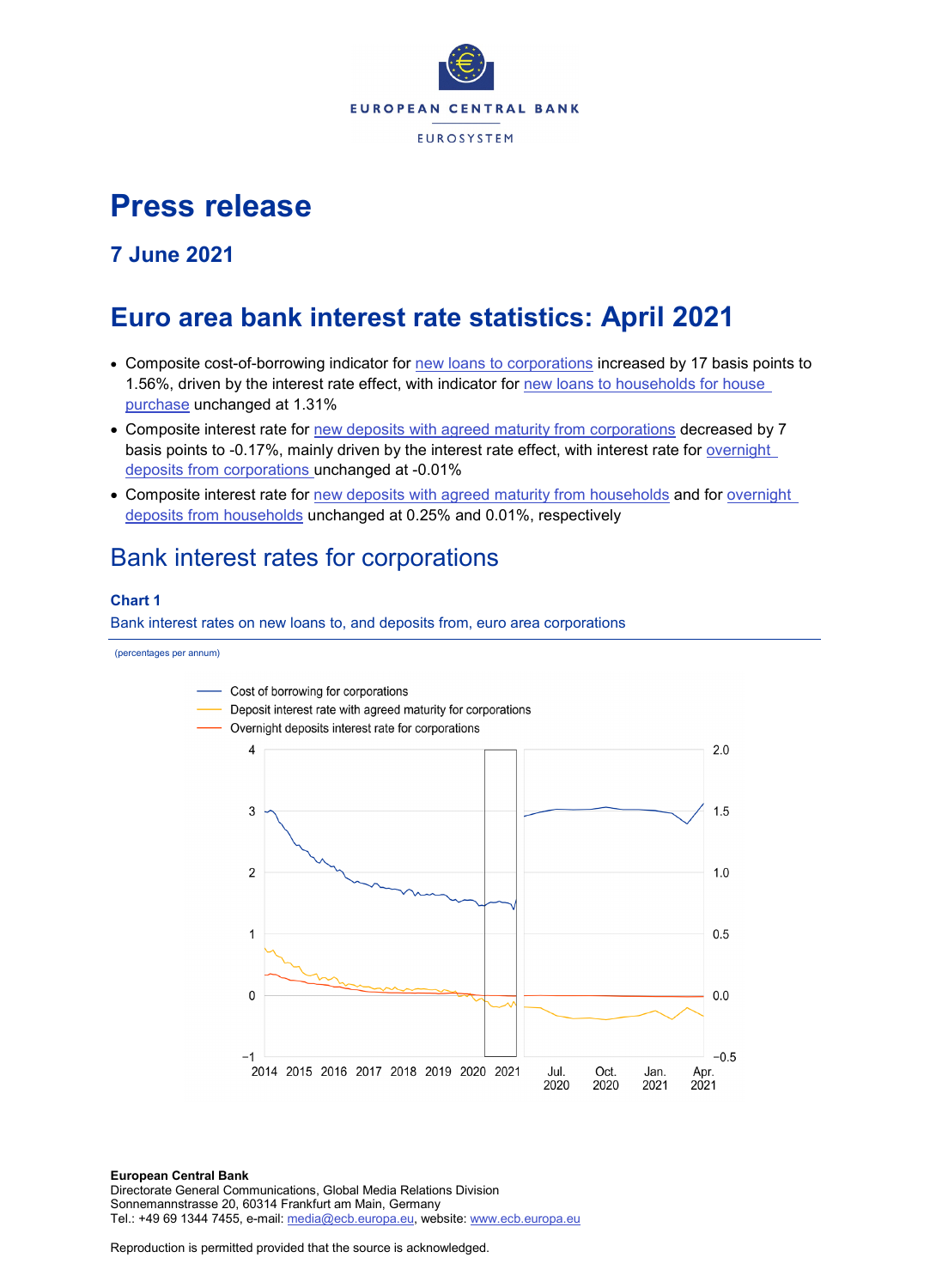### [Data for cost of borrowing and deposit interest rates for corporations \(Chart 1\)](http://sdw.ecb.europa.eu/browseSelection.do?type=series&q=MIR.M.U2.B.L22.A.R.A.2240.EUR.N+MIR.M.U2.B.A2I.AM.R.A.2240.EUR.N+MIR.M.U2.B.L21.A.R.A.2240.EUR.N&node=SEARCHRESULTS)

The composite cost-of-borrowing indicator, which combines interest rates on all loans to corporations, increased in April 2021, mainly driven by the interest rate effect. The interest rate on new loans of over €1 million with a floating rate and an initial rate fixation period of up to three months increased by 23 basis points to 1.32%. This increase was due to developments in three euro area countries and was mainly driven by the interest rate effect. The rate on new loans of the same size with an initial rate fixation period of over three months and up to one year rose by 62 basis points to 1.33%. This increase was due to developments in four euro area countries and was mainly driven by the interest rate effect. The interest rate on new loans of over €1 million with an initial rate fixation period of over ten years increased by 7 basis points to 1.36%, driven by the weight effect. In the case of new loans of up to €250,000 with a floating rate and an initial rate fixation period of up to three months, the average rate charged rose by 13 basis points to 2.04%. This increase was due to developments in one euro area country and was driven by the interest rate effect.

As regards new deposit agreements, the interest rate on deposits from corporations with an agreed maturity of up to one year fell by 7 basis points to -0.18% in April 2021, mainly driven by the interest rate effect. The interest rate on overnight deposits from corporations stayed constant at -0.01%. The interest rate on new loans to sole proprietors and unincorporated partnerships with a floating rate and an initial rate fixation period of up to one year increased by 4 basis points to 1.98%, driven by the interest rate effect.

#### **Table 1**

|                                                                         |          |       | <b>Bank interest rates</b> | <b>New business volumes</b><br>(EUR billions) |          |          |          |
|-------------------------------------------------------------------------|----------|-------|----------------------------|-----------------------------------------------|----------|----------|----------|
|                                                                         |          |       | Month-on-month change      |                                               |          |          |          |
|                                                                         |          |       | (basis points)             |                                               |          |          |          |
|                                                                         | Apr.     |       | Interest                   | Weight                                        | Apr.     | Mar.     | Apr.     |
|                                                                         | 2021     |       | rate effect                | effect                                        | 2021     | 2021     | 2020     |
| <b>Corporations</b>                                                     |          |       |                            |                                               |          |          |          |
| <b>Composite cost-of-borrowing indicator</b>                            | 1.56%    | $+17$ | $+17$                      | $\bf{0}$                                      | 271.93   | 274.39   | 282.67   |
| Loans of over $E$ 1M with a floating rate and i.r.f. of up to 3 months  | 1.32%    | $+22$ | $+20$                      | $+2$                                          | 90.26    | 119.63   | 118.63   |
| Loans of over €1M with an i.r.f. of over 3 months and up to 1 year      | 1.33%    | $+62$ | $+51$                      | $+11$                                         | 17.99    | 39.12    | 40.07    |
| Loans of over €1M with an i.r.f. of over 10 years                       | 1.36%    | $+7$  | $\bf{0}$                   | $+7$                                          | 7.26     | 9.18     | 9.69     |
| Loans of up to €0.25M with a floating rate and i.r.f. of up to 3 months | 2.04%    | $+13$ | $+14$                      | $-2$                                          | 18.67    | 20.26    | 15.52    |
| Composite interest rate for new deposits with agreed maturity           | $-0.17%$ | $-7$  | $-6$                       | $-1$                                          | 89.22    | 105.42   | 86.78    |
| Deposits with an agreed maturity of up to one year                      | $-0.18%$ | $-7$  | $-6$                       | $-1$                                          | 87.11    | 101.50   | 81.89    |
| <b>Overnight deposits*</b>                                              | $-0.01%$ | 0     | 0                          | 0                                             | 2.431.91 | 2.448.18 | 2,134.81 |
| Sole proprietors and unincorporated partnerships                        |          |       |                            |                                               |          |          |          |
| Loans with a floating rate and i.r.f. of up to one year                 | 1.98%    | $+4$  | $+5$                       | $-1$                                          | 3.21     | 3.73     | 4.04     |

#### Bank interest rates for corporations

 $i$  r.f. = initial rate fixation

\* For this instrument category, the concept of new business is extended to the whole outstanding amounts and therefore the business volumes are not comparable with those of the other categories. Outstanding amounts data are derived from the ECB's monetary financial institutions balance sheet statistics.

#### [Data for bank interest rates for corporations \(Table 1\)](http://sdw.ecb.europa.eu/browseSelection.do?type=series&q=MIR.M.U2.B.A2I.AM.R.A.2240.EUR.N+MIR.M.U2.B.A2A.D.R.1.2240.EUR.N+MIR.M.U2.B.A2A.Q.R.1.2240.EUR.N+MIR.M.U2.B.A2A.P.R.1.2240.EUR.N++MIR.M.U2.B.A2A.D.R.2.2240.EUR.N++MIR.M.U2.B.L22.F.R.A.2240.EUR.N++MIR.M.U2.B.A2D.F.R.A.2253.EUR.N+MIR.M.U2.B.L22.A.R.A.2240.EUR.N+MIR.M.U2.B.L21.A.R.A.2240.EUR.N+&node=SEARCHRESULTS&ec=&oc=&rc=&cv=&pb=&dc=&df=)

#### **European Central Bank**

Directorate General Communications, Global Media Relations Division Sonnemannstrasse 20, 60314 Frankfurt am Main, Germany Tel.: +49 69 1344 7455, e-mail: [media@ecb.europa.eu,](mailto:media@ecb.europa.eu) website: [www.ecb.europa.eu](http://www.ecb.europa.eu/)

Reproduction is permitted provided that the source is acknowledged.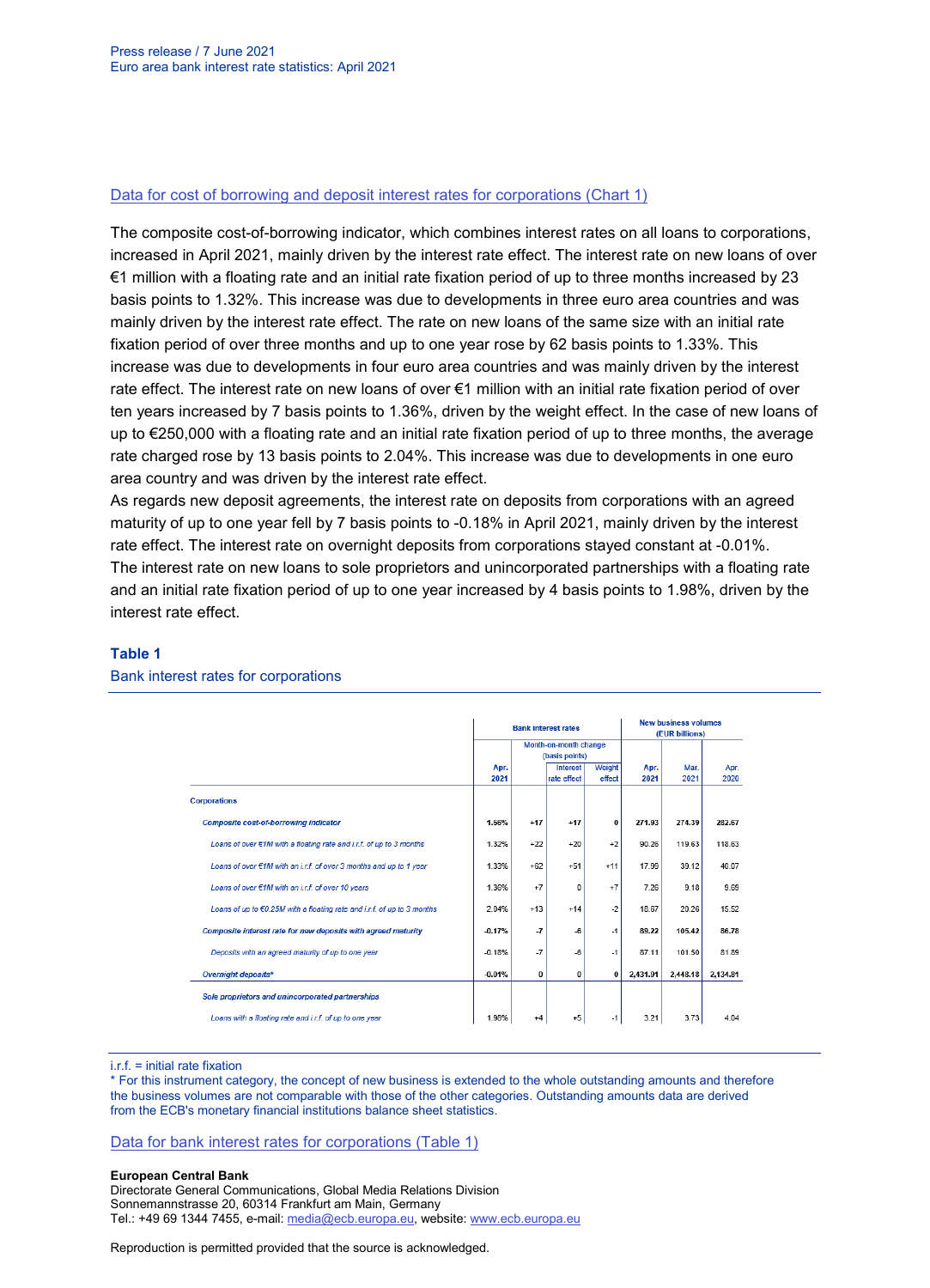# Bank interest rates for households

### **Chart 2**

Bank interest rates on new loans to, and deposits from, euro area households



### [Data for cost of borrowing and deposit interest rate for households \(Chart 2\)](http://sdw.ecb.europa.eu/browseSelection.do?type=series&q=MIR.M.U2.B.L22.A.R.A.2250.EUR.N+MIR.M.U2.B.A2C.AM.R.A.2250.EUR.N+MIR.M.U2.B.L21.A.R.A.2250.EUR.N&node=SEARCHRESULTS)

The composite cost-of-borrowing indicator, which combines interest rates on all loans to households for house purchase, showed no change in April 2021. The interest rate on loans for house purchase with a floating rate and an initial rate fixation period of up to one year showed no change at 1.32%. The rate on housing loans with an initial rate fixation period of over one and up to five years rose by 5 basis points to 1.48%, driven by both the interest rate and the weight effects. The interest rate on loans for house purchase with an initial rate fixation period of over five and up to ten years remained broadly unchanged at 1.27%. The rate on housing loans with an initial rate fixation period of over ten years stayed almost constant at 1.31%. In the same period the interest rate on new loans to households for consumption increased by 7 basis points to 5.17%, driven by the interest rate effect. As regards new deposits from households, the interest rate on deposits with an agreed maturity of up to one year remained broadly unchanged at 0.19%. The rate on deposits redeemable at three months' notice and the one on overnight deposits from households stayed constant at 0.35% and 0.01%, respectively.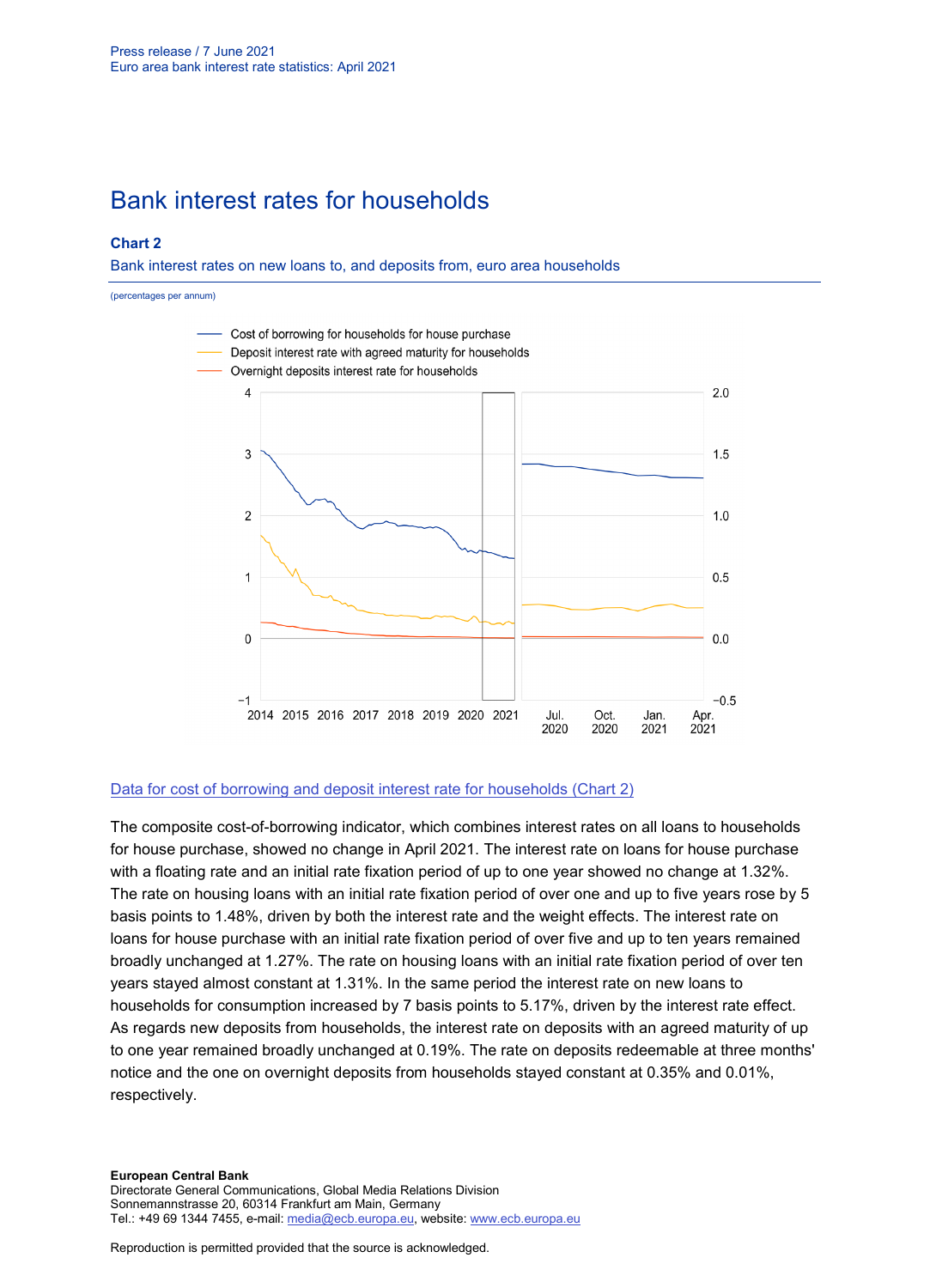### **Table 2** Bank interest rates for households

|                                                                               |              |                                         | <b>Bank interest rates</b> | <b>New business volumes</b><br>(EUR billions) |              |                   |              |
|-------------------------------------------------------------------------------|--------------|-----------------------------------------|----------------------------|-----------------------------------------------|--------------|-------------------|--------------|
|                                                                               |              | Month-on-month change<br>(basis points) |                            |                                               |              |                   |              |
|                                                                               | Apr.<br>2021 |                                         | Interest<br>rate effect    | Weight<br>effect                              | Apr.<br>2021 | Mar.<br>2021      | Apr.<br>2020 |
| <b>Households</b>                                                             |              |                                         |                            |                                               |              |                   |              |
| Composite cost-of-borrowing indicator for house purchase                      | 1.31%        | 0                                       | 0                          | $\Omega$                                      | 81.79        | 81.02             | 75.42        |
| Loans for house purchase with a floating rate and an i.r.f. of up to one year | 1.32%        | 0                                       | 0                          | 0                                             | 13.67        | 14.83             | 16.15        |
| Loans for house purchase with an i.r.f. of over one and up to five years      | 1.48%        | $+5$                                    | $+1$                       | $+4$                                          | 7.27         | 7.89              | 5.82         |
| Loans for house purchase with an i.r.f. of over five and up to ten years      | 1.27%        | $+3$                                    | $+2$                       | $+2$                                          | 15.79        | 16.94             | 14.69        |
| Loans for house purchase with an i.r.f. of over ten years                     | 1.31%        | $-1$                                    | $-1$                       | 0                                             | 54.45        | 57.15             | 46.00        |
| Loans for consumption                                                         | 5.17%        | $+7$                                    | $+7$                       | $\bf{0}$                                      | 22.72        | 25.98             | 14.81        |
| Composite interest rate for new deposits with agreed maturity                 | 0.25%        | $\bf{0}$                                | 0                          | $\bf{0}$                                      | 27.19        | 30.88             | 35.69        |
| Deposits with an agreed maturity of up to one year                            | 0.19%        | $+1$                                    | 0                          | $+1$                                          | 21.82        | 24.62             | 28.49        |
| Deposits redeemable at notice of up to three months*                          | 0.35%        | $\bf{0}$                                | 0                          | $\overline{0}$                                | 2.420.26     | 2.412.53 2.307.54 |              |
| Overnight deposits**                                                          | 0.01%        | 0                                       | 0                          | 0                                             | 5,035.36     | 4,983.18 4.514.54 |              |

i.r.f. = initial rate fixation

\* For this instrument category, the concept of new business is extended to the whole outstanding amounts and therefore the business volumes are not comparable with those of the other categories; deposits placed by households and corporations are allocated to the household sector. Outstanding amounts data are derived from the ECB's monetary financial institutions balance sheet statistics.

\*\* For this instrument category, the concept of new business is extended to the whole outstanding amounts and therefore the business volumes are not comparable with those of the other categories. Outstanding amounts data are derived from the ECB's monetary financial institutions balance sheet statistics.

[Data for bank interest rates for households \(Table 2\)](http://sdw.ecb.europa.eu/browseSelection.do?type=series&q=MIR.M.U2.B.A2C.AM.R.A.2250.EUR.N%2cMIR.M.U2.B.A2C.F.R.A.2250.EUR.N%2cMIR.M.U2.B.A2C.P.R.A.2250.EUR.N%2cMIR.M.U2.B.A2B.A.R.A.2250.EUR.N%2cMIR.M.U2.B.A2C.I.R.A.2250.EUR.N%2cMIR.M.U2.B.A2C.O.R.A.2250.EUR.N%2cMIR.M.U2.B.L22.F.R.A.2250.EUR.N%2cMIR.M.U2.B.L23.D.R.A.2250.EUR.N%2cMIR.M.U2.B.L22.A.R.A.2250.EUR.N%2cMIR.M.U2.B.L21.A.R.A.2250.EUR.N&node=SEARCHRESULTS&ec=&oc=&rc=&cv=&pb=&dc=&df=)

# Further information

Tables containing further breakdowns of bank interest rate statistics, including the composite cost-ofborrowing indicators for all euro area countries, are available from the ECB's [Statistical Data](http://sdw.ecb.europa.eu/reports.do?node=1000002880)  [Warehouse.](http://sdw.ecb.europa.eu/reports.do?node=1000002880) A subset is visually presented at [www.euro-area-statistics.org.](http://www.euro-area-statistics.org/) The full set of bank interest rate statistics for both the euro area and individual countries can be downloaded from [SDW.](http://sdw.ecb.europa.eu/browse.do?node=9691123) More information, including the release calendar, is available under "Bank interest rates" in the statistics section of the **ECB's website**.

**For media queries, please contact [Alexandrine Bouilhet,](mailto:mailto:alexandrine.bouilhet@ecb.europa.eu) tel.: +49 69 1344 8949.**